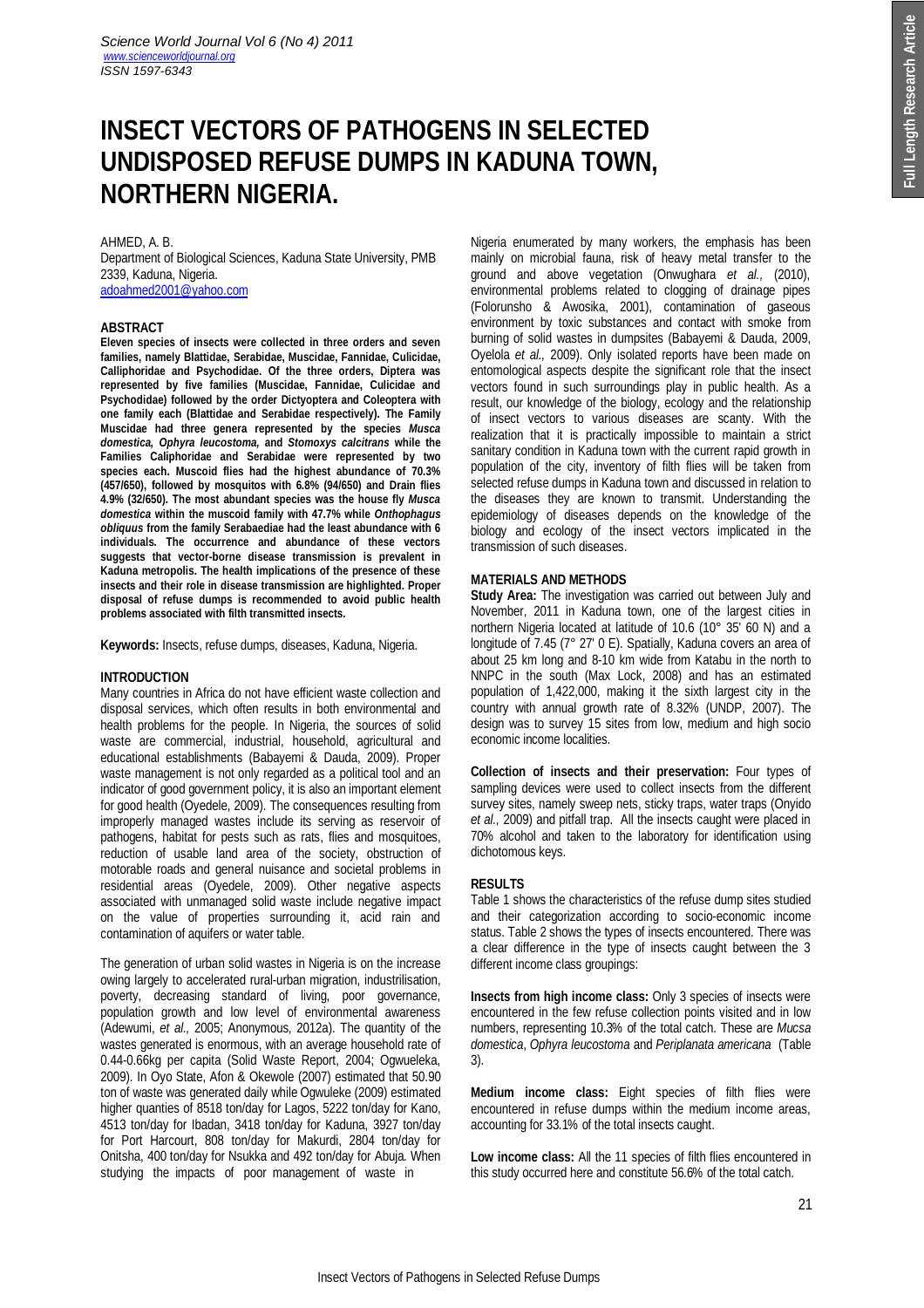| <b>Income</b><br>status | <b>Survey sites</b>                                                                                                     | <b>Coordinates</b>                                                                                                                                                                                                                | <b>General description</b>                                                                                                                                                                        |
|-------------------------|-------------------------------------------------------------------------------------------------------------------------|-----------------------------------------------------------------------------------------------------------------------------------------------------------------------------------------------------------------------------------|---------------------------------------------------------------------------------------------------------------------------------------------------------------------------------------------------|
| Low                     | Nagwamatse Road Dump<br>Kaduna Cenral Market<br>U/Kudu<br>T/Wada<br>Rigasa<br>T/Nupawa<br>Sabon Tasha<br>Makera<br>Kawo | N10.531621, E7.459082<br>N10.52313, E7.428768<br>N10.52544, E7.463298<br>N10.520619, E 7.411262<br>N10.539437, E 7.403001<br>N10.519754, E 7.421046<br>N10.450295, E 7.458512<br>N10.479456, E 7.413236<br>N10.580508, E 7.449349 | -Very dense residential settlements.<br>-Numerous refuse dumps<br>-Markets<br>-Poor drainage system.<br>-Open defaecation in refuse dumps<br>-Free roaming domestic goats, sheep, chickens, dogs. |
| Medium                  | Kabala Costain<br>Barnawa                                                                                               | N10.501885.7.440981<br>N10.473,7.433041                                                                                                                                                                                           | -Human residential settlement.<br>-Few shops.<br>-Some hotels.<br>-Private schools.<br>-Private clinics.<br>-Some free roaming animals.<br>-Fuel stations.<br>-Markets                            |
| High                    | U/Dosa<br>Afaka<br>U/Rimi Dump<br>Badarawa                                                                              | N10.566386, E 7.450209<br>N10.588776, E 7.408258<br>N10.527054, E 7.462558<br>N10.558708, E 7.447141                                                                                                                              | -Modern residential settlement.<br>-Hotels<br>-Private schools<br>-Private clinics<br>-Kiosks                                                                                                     |

# **TABLE 1. REFUSE DUMPS SURVEYED AND THEIR CHARACTERISTICS**

### **TABLE 2. THE DIFFERENT INSECT VECTORS COLLECTED AND THEIR ABUNDANCE**

| Order       | Family        | Genus           | <b>Species</b>                        | No<br>collected | %<br>Abundance |
|-------------|---------------|-----------------|---------------------------------------|-----------------|----------------|
| Dictyoptera | Blattidae     | Periplaneta     | P. americanus (cochroach)             | 29              | 4.5            |
| Coleoptera  | Serabaediae   | Canthon         | Canthon pelularis (Dung beetles)      | 08              | $1.2\,$        |
|             |               | Onthophagus     | Onthophagus obliquus                  |                 | 0.9            |
| Diptera     | Muscidae      | Musca           | Musca domestica (House fly)           | 310             | 47.7           |
| Diptera     | Muscidae      | Ophyra          | Ophyra leucostoma (Black gabbage fly) | 98              | 15.1           |
| Diptera     | Muscidae      | <b>Stomoxys</b> | Stomoxys calcitrans (Stable fly)      | 49              | 7.5            |
| Diptera     | Fanniidae     | Fannia          | Fannia scalaris (Latrine fly)         | 29              | 4.5            |
| Diptera     | Culicidae     | Aedes           | Aedes spp                             | 44              | 6.8            |
| Diptera     | Calliphoridae | Chrysomya       | Chrysomya rufifacies                  | 16              | 2.5            |
|             |               | Chrysomya       | Chrysomya megacephala                 | 29              | 4.5            |
| Diptera     | Psychodidae   | Clogmia         | Clogmia albipunctatus (Drain fly)     | 32              | 4.9            |
|             |               |                 |                                       | 650             |                |

Altogether insects belonging to 3 orders were caught, namely Coleoptera, Dictyoptera and Diptera. The dipterans were the most abundant (N=575, 88.5%) and had more diverse group represented by 4 families and 7 species. The Coleopteran family Serabaediae was represented by 2 species (N=14, 2.1%). All the remaining families had 1 species each (Table 2).

Within the Dipteran family, Muscidae represented by the house fly *Musca domestica* (Linnaeus, 1758) was the most abundant (N=310) followed by the Black gabbage fly *Ophyra leucostoma*  (N=98) and stable fly *Stomoxys calcitrans* (N=49). The Order Dictyopteran (family Blattidae) represented by the cockroach *P. americanus* had an abundance of 29 (4.5%)

# **DISCUSSION**

The investigation reaffirmed that Kaduna metropolis is littered with refuse dumps, an indication that indiscriminate dumping of wastes is still prevalent in the city. All the 11 species of insects encountered in this study are all closely associated with humans and human-generated waste, a situation that Wells (1991) consider to increase the potential for mechanical transmission of filth associated pathogens.

The negative effect of uncontrolled dumping of wastes in developing countries has been summarized (Siboe *et al.,* 1996, Guevart *et al.,* 2006 and Onyido *et al.,* 2009). Worth mentioning are the reports of Lakshmikantha, (2006) from Bangalore who highlighted the danger of waste disposal sites in the spread of diseases to people living in the immediate vicinity; Pukkala and Ponka, (2001) who observed that waste increase the incidence of cancer and asthma in houses built in sites that have been previously used as refuse dumps; Pach *et al*., (1996) who highlighted a high frequencies of toxic methemoglobinemias in people living in the vicinity of refuse dumps. A common observation in all the reports was that refuse dump sites constitute a habitat for vectors and nuisance organisms that are capable of acting as transmitters of diseases.

Out of the 7 families of insects encountered in this study, Muscidae (house fly and gabbage fly) and Blattidae (Cockroaches) were found in all the 15 study sites irrespective of income status of the residents.

The cockroaches (Family Balttidae) occur in all the sites visited. They are known to feed on human faeces and transmit such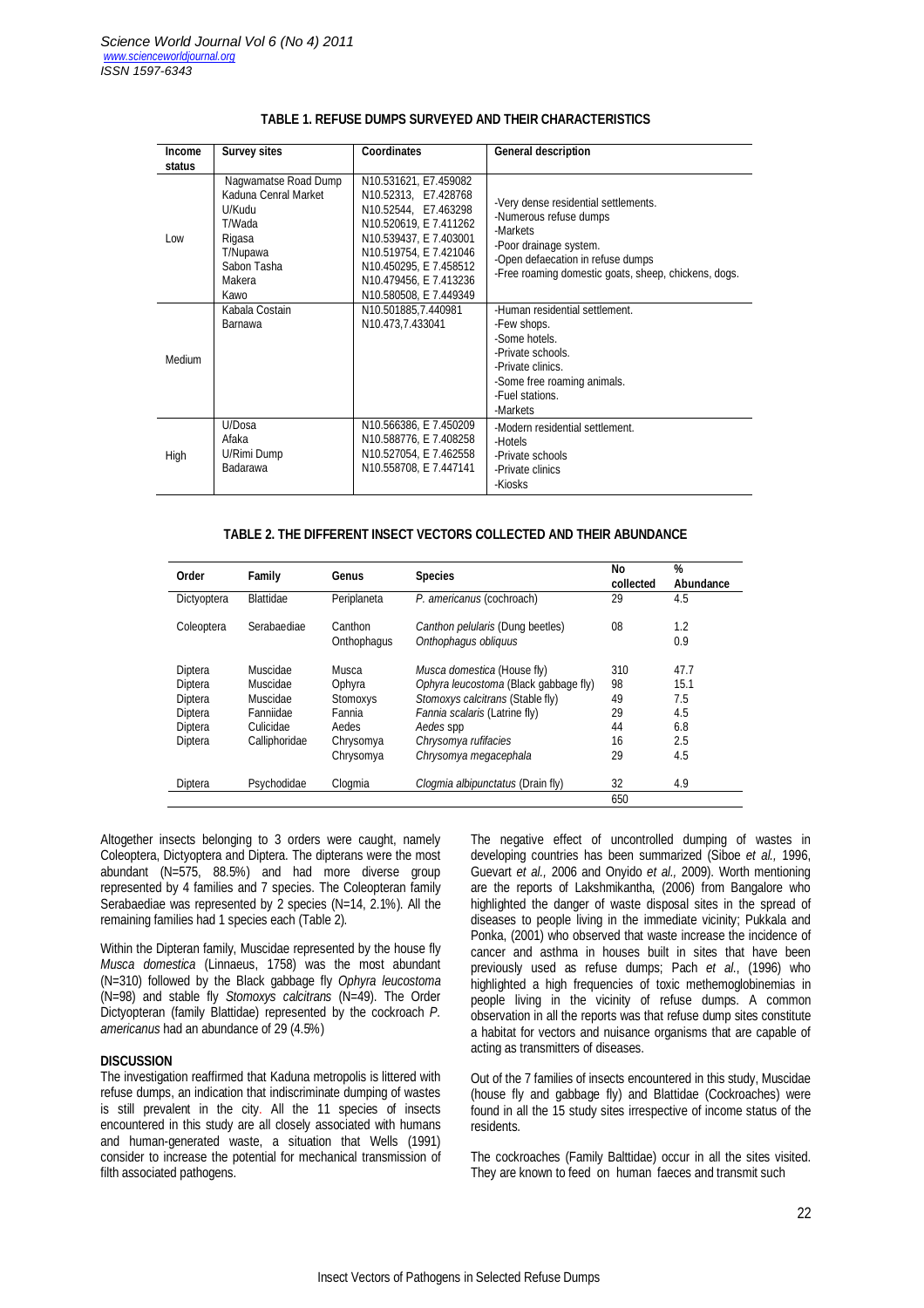| Income<br>status | <b>Insect Order</b> | Family           | Genus       | <b>Species</b>                        | No<br>collected | %<br>Abundance |  |
|------------------|---------------------|------------------|-------------|---------------------------------------|-----------------|----------------|--|
| High             | Dictyoptera         | <b>Blattidae</b> | Periplaneta | P. americanus (cochroach)             | 4               |                |  |
|                  | Diptera             | Muscidae         | Musca       | Musca domestica (House fly)           | 46              | 10.3           |  |
|                  | Diptera             | Muscidae         | Ophyra      | Ophyra leucostoma (Black gabbage fly) | 17              |                |  |
|                  |                     |                  |             |                                       | 67              |                |  |
|                  | Dictyoptera         | Blattidae        | Periplaneta | P. americanus (cochroach)             | 10              |                |  |
|                  | Diptera             | Muscidae         | Musca       | Musca domestica (House fly)           | 120             |                |  |
|                  | Diptera             | Muscidae         | Ophyra      | Ophyra leucostoma (Black gabbage fly) | 20              |                |  |
| Medium           | Diptera             | Muscidae         | Stomoxys    | Stomoxys calcitrans (Stable fly)      | 10              | 33.1           |  |
|                  | Diptera             | Fanniidae        | Fannia      | Fannia scalaris (Latrine fly)         | 10              |                |  |
|                  | Diptera             | Culicidae        | Aedes       | Aedes spp                             | 21              |                |  |
|                  | Diptera             | Psychodidae      | Chrysomya   | Chrysomya megacephala                 | 9               |                |  |
|                  |                     |                  | Clogmia     | Clogmia albipunctatus (Drain fly)     | 15              |                |  |
|                  |                     |                  |             |                                       | 215             |                |  |
|                  | Dictyoptera         | Blattidae        | Periplaneta | P. americanus (cochroach)             | 15              |                |  |
| Low              | Coleoptera          | Serabaediae      | Canthon     | Canthon pelularis (Dung beetles)      | 8               |                |  |
|                  |                     |                  | Onthophagus | Onthophagus obliquus                  | 6               |                |  |
|                  | Diptera             | Muscidae         | Musca       | Musca domestica (House fly)           | 144             |                |  |
|                  | Diptera             | Muscidae         | Ophyra      | Ophyra leucostoma (Black gabbage fly) | 61              |                |  |
|                  | Diptera             | Muscidae         | Stomoxys    | Stomoxys calcitrans (Stable fly)      | 39              | 55.6           |  |
|                  | Diptera             | Fanniidae        | Fannia      | Fannia scalaris (Latrine fly)         | 19              |                |  |
|                  | Diptera             | Culicidae        | Aedes       | Aedes spp                             | 23              |                |  |
|                  | Diptera             | Calliphoridae    | Chrysomya   | Chrysomya rufifacies                  | 16              |                |  |
|                  |                     |                  | Chrysomya   | Chrysomya megacephala                 | 20              |                |  |
|                  | Diptera             | Psychodidae      | Clogmia     | Clogmia albipunctatus (Drain fly)     | 17              |                |  |
|                  |                     |                  |             |                                       | 368             |                |  |

# **TABLE 3. TABLE 2. THE DIFFERENT INSECT VECTORS COLLECTED ACCORDING TO SOCIAL INCOME STATUS OF AREA OF COLLECTION**

diseases as amoebiasis caused by *Entamoeba histolytica* (Rao *et al.,* 1971) as well as Girdiasis (Kasprzak & Majewska, 1981) through dissemination of cysts. Cockroaches are also capable of transmitting zoonotic *Toxoplasma gondii* that can induce abortion in pregnant women. A study by Cotton *et al.,* (2000) showed that exposure to cockroach antigens may play an important role in asthma-related health problems.

The two species of beetles encountered in this survey, namely *Canthon pelularis* and *Onthophagus obliquus* (Family Coleptera) occur only in the low income areas. They are known to transmit oocysts of *T. gondi* (Saitoh & Hagaki, 1990) and that of *Isospora* as well as the anthropozoonotic protozoan *Cryptosporidium parvum* which they acquire from animal manure (Mathison & Ditrich, 1999). Besides transmission of diseases, coleopterans are known improve the nutrient cycle of the soil through burrowing and consumption of dung (Brown, *et al.,* 2010).

The house fly *Musca domestica* (Family Muscidae) are found in all the sites surveyed. They are usually associated with decomposing substrate of solid urban wastes (Morales & Wolff, 2010) which probably account for their dominance in this study. This fly is known to be a vector of both zoonotic and non-zoonotic protozoan parasites such as *Sarcocystis* spp (Markus, 1980), *Taxoplasma gondii* (Wallace, 1971), *Isospora* spp (Khan & Huq, (1978), *Giardia* spp (Doiz *et al.,* 2000; Graczyk *et al.,* 2003; Kasprzak & Majewska, 1981; Szostakakowska *et al.,* 2004), *Entamoeba coli* (Khan & Huq, 1978), *E. histolytica/dispar* (Khan & Huq, 1978), *Endolimax nana* (Khan and Huq, 1978), *Pentatrichomonas hominis* (Khan and Huq, 1978), *Hammondis* spp (Khan & Huq, 1978) and *Cryptosporidium parvuum* (Clavel *et al.,* 2002; Graczyk *et al.,* 1999; Graczyk *et al.,* 2000; Graczyk *et al.,* 2003; Szostakakowska *et al.,* 2004). *Musca* 

*domestica* are also implicated in the transmission of bacteria such as *Salmonella, Shigella, Campylobacter, Enterococcus, Chlamydia* and many other species that cause illness (Sanchez-Arroyo & Capinera, 2008). The biology and ecology of this fly may be responsible for its efficiency in the transmission of human parasites such as its adaptation to feeding on garbage and its widespread distribution and abundance almost anywhere people live, the long life span of the adult female of up to 25 days, high fecundity of the female (to lay about 500 eggs in 4 days) and the ability to travel for several kilometers (Ebeling, 1978; Hedges, **(**1980).

The Black garbage dump flies *Ophyra leucostoma* were encountered in all the sites studied. They do not bite man or animals, but they do feed on a wide range of liquid substances and breed in garbage, chicken droppings, livestock manure and other decaying organic matter. They are known to transmit diseases mechanically by contaminating food and causing such infections as polio, typhoid fever, dysentery, and food poisoning.

*Stomoxys calcitrans* was not collected in the high income areas perhaps because of the absence of suitable breeding environment and absence of scavenging animals to serve as source of bloodmeals in the refuse dumps. The flies have been reported to harbor a variety of pathogens that cause diseases in man and animals, such as viruses, bacteria, protozoa, fungi, larvae and eggs of helminths (Philpoot & Ezeh, 1978; Oliveira *et al.,* 2002). A group of German scientists has even put together a theory associating *S. calcitrans* to the beginning of the HIV pandemic that is threatening the world today (Kerr, 2002). The female fly usually laid eggs in decaying vegetable matter mixed with manure or composted bedding. In this study, decaying organic matter with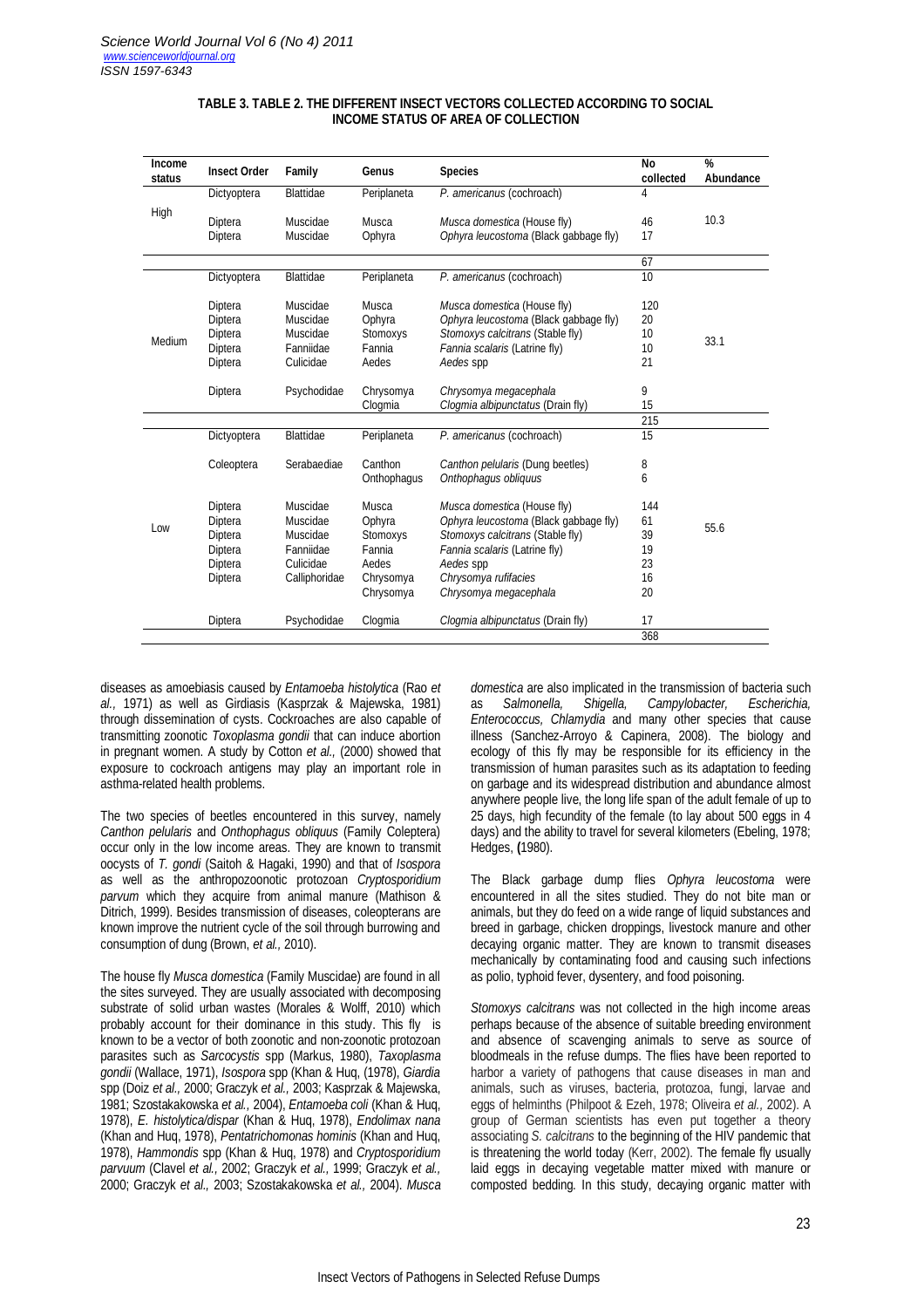manure constitutes a greater component of the refuse dumps investigated and probably provides a good breeding ground for the flies. Both sexes feed on the blood of any available host during daytime. The presence of different species of scavenging livestock (goats, sheep, dogs and few pigs) and even man in most of the refuse dump sites visited may be providing bloodmeals for the flies.

The latrine fly *Fannia scalaris* was not collected in the high-income areas but found in both medium and low-income areas. These flies prefer to breed in excrement, decaying animal and plant matter and deep semi-fluid latrine material. None of these conditions occur in the high-income areas visited. The period it takes to hatch from egg to adult is 15 to 30 days: both the nature of the refuse dumps and frequency of evacuation of wastes will not permit the flies to breed effectively and complete its cycle. The flies are reported to cause accidental enteric, urinary, auricular, and urogenital myiasis (Eldridge, & Edman, 2003).

Aedes mosquitos, the vectors of yellow fever were the only species encountered in this study and even then, they were not collected from the high-income areas. A possible reason for their absence could be the absence of water holding containers for the females to lay eggs. This finding agrees with that of Mbanugo & Okpalaononuju (2003) whose survey did not also reveal the presence of malaria transmitting *Anopheles gambie* and *An. Funestus.* 

Species of *Chrysomya* were not collected in the high-income areas but only from the medium and low income areas surveyed. These species prefer to perform oviposition on dead organisms not available in high-income dumps. They are known to causes myiasis in humans and animals. There are ongoing studies to determine their roles in the transmission of diarrhea-causing *E-coli*.

The drain fly *Clogmia albipunctatus* (family Psychididae) was not collected from the high-income areas. The larvae is known to utilize the slime on the side of bathroom and kitchen drains, sewage disposal beds, rain barrels, and garbage cans as their preferred living and breeding grounds. Such places usually have low oxygen content. Although these flies do not bite, they nevertheless harbour diseases that may possibly be transmitted to humans. Their presence in large numbers has been reported to pose a hygienic problem, especially in hospitals (Anonymous, 2006, Verheggen *et al*., 2008) and cause or exacerbate bronchial asthma (Drain fly control, 2012).

Generally, the result from this study shows that only few species of flies were collected from refuse dumps in high-income areas. Anonymous (2012b) explanation shed some light on why such could happen: Firstly, most residents of high-income areas engage the services of private refuse collectors to empty their trash containers at home. The few residents that evacuate their rubbish by themselves collect them carefully in refuse bags and drop them on designated concrete spots awaiting collection. Secondly, the residents of high-income areas are mostly senior government officials, politicians, business men and diplomats who have influence over those in government to get them do their wish.

Our results further shows that more fly species were collected from the medium and low-income areas and in greater abundance. Again, Anonymous (2012b) explained that it is so because the residents in low-income areas are mostly poor citizens who do not exert any form of influence. They are people who find it difficult to make ends meet as most of them have large families and in most cases have no formal education. Their economic activities are mainly trading and petty marketing with majority working as junior civil servants (Watchmen, Drivers, and labourers), earning very low salaries and therefore unable to engage the services of private refuse collectors. Low-income areas are usually densely populated and not served with adequate sanitary facilities. It is these inadequacies that lead to indiscriminate disposal of refuse into drains, gutters, and waterways, and to open defecation.

A summary from the World Bank report (2000) recognised that Nigeria lacks a comprehensive strategy on sanitation. This lack of comprehensive strategy was perhaps responsible for the frequent transfer of responsibility of waste disposal between different ministries (Ministry of Water Resources, Ministry of Health, Ministry of Works and Housing and the Ministry of Environment), a situation that compounded the precarious situation. The report further noted that at present, only individual solutions are used at the household level to address sanitation problems, such as the use of pit latrines, septic tanks and storage. The reported investment of N240 million in 2008 and outsourcing of refuse waste management to more than 30 contractors by the State government (Max Lock, 2008), did not appear to have made any impact as Abdullahi *et al.,* (2010) reported the presence of more than 340 refuse dumps within the metropolis alone 2 years later. The number of refuse dump sites within the city is growing daily with the security challenges posed by 'Boko Haram' because the refuse collectors are now scared of explosives hidden in refuse bags (The Punch, 2012). Already, several refuse dump sites have sprung up across major cities in the State, including areas previously cleared (Weekly Trust, 2011; The Tide, 2012).

The following recommendations are suggested:

- The State government should mount Health Education Campaign at the local government areas on self method of refuse collection/disposal and other positive health habits such as waste reduction, re-use, and waste separation at the grassroots level.
- ii. The government should re-introduce and empower the sanitary house to house inspection by health officers and sanitary inspectors. The present monthly sanitation exercise is not adequate. Abrokwah (1998) observed that ignorance, negligence and absence of law to punish sanitary offenders are the major causes of waste management problems in Kumasi, Ghana.

It is concluded that the result from the present investigation is consistent with previous reports in which similar insects capable of transmitting pathogens were identified in refuse dumps (Vlcek, 1991). Since populations of synanthropic insects can grow rapidly within a short time, control efforts directed against them should be continuous and sustained in order to keep to the barest level the influence of these insects in the spread of diseases.

# **REFERENCES**

Abdullahi, N. K.; Osazuwa, I. B. & Onugba, A. (2010). Detecting municipal solid waste leachate plumes through electrical resistivity survey and physio-chemical analysis of groundwater samples. *Journal of American Science* 6(8).

Abrokwah, K. (1998). Refuse Management problems in central Kumasi. *Status Report on Population, human Resource and Development planning and policy in Ghana 1960 to 1991*. National population council, Ashanti Press, Kumasi

Adewumi, I. K.; Ogedengbe, M. O.; Adepetu, J. A. & Fabiyi, Y. L. (2005). Planning organic fertilizer industries for municipal solid wastes management. *Journal of Applied Sciences Research, 1(3):* 285-291.

Afon, A. O. & A. Okewole, (2007). Estimating the quantity of solid waste generation in Oyo, Nigeria. *Waste Management Research, 25:* 371-379.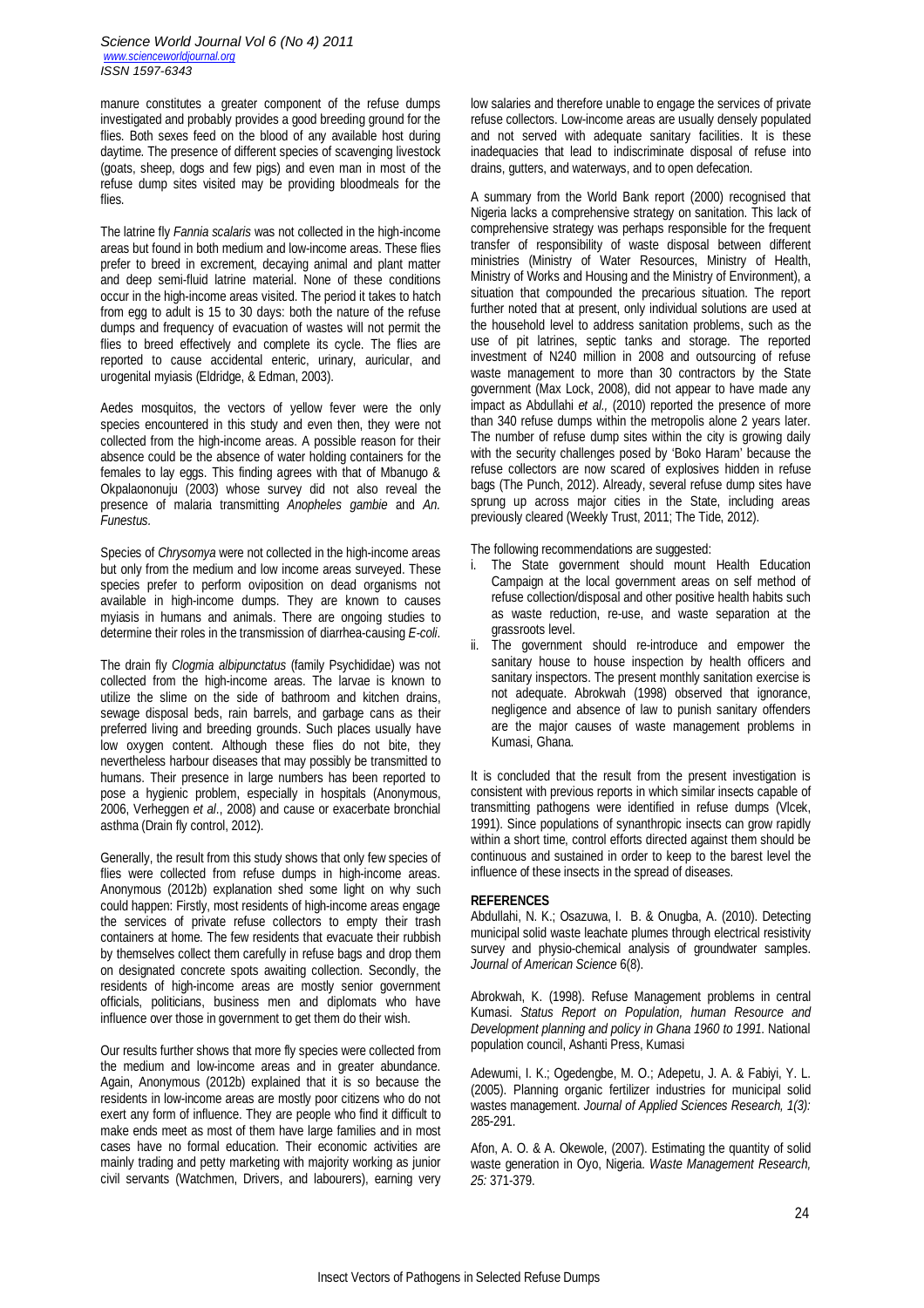*Science World Journal Vol 6 (No 4) 2011 www.scienceworldjournal.org ISSN 1597-6343*

Anonymous, (2006). Operaties afgelast door motmug in ziekenhuis. - *NRC Handelsblad* (28 November 2006): 3.

Anonymous, (2012a). Effect of waste disposal and recycling in Nigeria. http://mr-gadget.hubpages.com/hub/Effect-of-wastedisposal-and-recycling-in-Nigeria. Accessed 30th March 2012.

Anonymous (2012b). Community participation-Solid waste management in low-income housing projects: The scope for communityparticipationhttp://www.google.com.ng/#q=filth+flies,+in come+status&hl=en&prmd=imvns&ei=ZQbmT8PcAqap0QXowdW YCQ&start=10&sa=N&bav=on.2,or.r\_gc.r\_pw.r\_qf.,cf.osb&fp=3ab 40ad1030bf09c&biw=1015&bih=534. Accessed 23/06/2012

Babayemi, J. O. & Dauda, K. T. (2009). Evaluation of solid waste generation, categories and disposal options in developing countries: a case study of Nigeria. *Journal of Applied Science and Environmental Management 14(1)*:83-88.

Brown, J., Scholtz, C. H., Janeau, J. L., Grellier, S. & Podwojewski, P. (2010). Dung beetles (Coleoptera: Scarabaeidae) can improve soil hydrological properties. *Applied Soil Ecology 46:*

Clavel, A.; Doiz, O. ; Morales, S.; Varea, M.; Seral, C.; Castillo, J.; Fleta, J.; Rubio, C. Gomez-Lus, R. (2002). House fly (*Musca domestica*) as a transport vector of *Cryptosporidium parvum*. *Folia Parasitologia*. 49**:**163-164.

Cotton, M. F.; Wasserman, E.; Pieper, C. H.; Theron, D. C.; van Tubbergh, D.; Campbell, G.; Fang, F. C. & Barnes, J. (2000). Invasive disease due to extended spectrumbeta-lactamaseproducing *Klebsiella pneumoniae* in a neonatal unit: the possible role of cockroaches. *Journal of Hospital Infections* 44(1):13-7

Drain Fly Control (2012). http://www.domyownpestcontrol.com/drain-fly-control-c-146\_165.html (Accessed 30th March 2012).

Doiz, O.; Clavel, A.; Morales, S.; Varea, M.; Castillo, F. J.; Rubio, C. & Gomez-Lus, R. (2000). House fly (*Musca domestica*) as a transport vector of *Giardia lamblia*. *Folia Parasitologia*. *47:*330- 331.

Ebeling, W. **(**1978). *Urban entomology*. University of California Press, Davis, California, USA.

Eldridge, B. F. (Editor); Edman, J. D. (Editor) (2003). *Medical Entomology: A Textbook on Public Health and Veterinary Problems Caused by Arthropods*. New York: Springer Publishing Company. pp. 672 p.

Folorunsho, R. & Awosika, L. (2001). Flood mitigation in Lagos Nigeria through the wise management of solid waste: the case of Ikoyi and Victoria Islands, Nigeria. Paper presented at the UNESCO-CSI workshop, Maputo 19-23 November 2001.

Freduah, G. (2007). Problems of Solid Waste Management in Nima, Accra. *Undergraduate Research Journal for the Human Sciences*, Vol. 6 – 2007. URJHS, East Lansing. Accessed at: http://www.kon.org/urc/urc\_research\_journal6.html. 23/06/2012.

Graczyk, T. K.; Fayer, R.; Cranfield, M. R.; Mhangami-Ruwende, B.; Knight, R.; Trout, J. M. & Bixler, H. (1999). Filth flies are transport hosts of *Cryptosporidium parvum*. *Emerging Infectious Diseases 5***:**726-727.

Graczyk, T. K.; Fayer, R.; Knight, R.; Mhangami-Ruwende, B.; Trout, J. M.; DaSilva, A. J. & Pieniazek, N. J. (2000). Mechanical transport and transmission of *Cryptosporidium parvum* oocysts by wild filth flies. *American Journal of Tropical Medicine and Hygiene* 63:178-183.

Graczyk, T. K., Grimes, B. H.; Knight, R.; Da Silva, A. J.; Pieniazek, N. J. & Veal, D. A. (2003). Detection of *Cryptosporidium parvum* and *Giardia lamblia* carried by synanthropic flies by combined fluorescent in situ hybridization and a monoclonal antibody. *American Journal of Tropical Medicine and Hygiene 68***:**228-232.

Guevart, E., Noeske, J., Solle, J., Essomba, J. M., Edjenguele, M., Bita, A., Mouangue, A., & Manga, B. (2006). Factors contributing to endemic cholera in Douala, Cameroon. PubMed. gov (US National Library of medicine), *National Institute of Public Health*, *66* (3):283-291.

Hedges, A. (1980). Flies, gnats and midges, In A. Mallis (ed.), *Handbook of pest control.* Franzak and Foster Co., Cleveland, Ohio. p. 621-685.

Kasprzak, W. & Majewska, A. (1981). Transmission of *Giardia* cysts. I. Role of flies and cockroaches. *Wiad. Parazytol. 27***:**555- 563.

Kerr, C. (2002). Bloodsucking fly blamed for transmitting HIV. *Lancet Infectious Diseases*, 2(5): 265.

Khan, A. R. & Huq, F. **(**1978). Disease agents carried by flies in Dacca city. *Bangladesh Medical Research Council Bulletin. 4***:**86- 93.

Lakshmikantha, H. (2006). Report on waste dump sites around Bangalore. *Waste Management 26:*640-650.

Markus, M. B. (1980). Flies as natural transport hosts of *Sarcocystis* and other coccidia. *Journal of Parasitology 66***:**361- 362.

Mathison, B. A., & Ditrich, O. **(**1999). The fate of *Cryptosporidium parvum* oocysts ingested by dung beetles and their possible role in the dissemination of cryptosporidiosis. *Journal of Parasitology 85***:**678-681.

Max Lock Consultancy Nigeria Ltd. (2008). Kaduna Master Plan. Revision and mapping. Interim Report. Published by MLC Press, University of Westminster, London, UK 2007. Available at http://www.westminster.ac.uk/research/a-z/max-lock-

centre/research-and-consultancy/kaduna-master-plan-introduction

Mbanugo, J. I. & Okpalaononuju, C. N. (2003). Surveillance of mosquito vectors in some habitats of Awka metropolis, Anambra State. *Nigerian Journal of Parasitology, 24:*185-190.

Morales, G. M. & Wolff, M. (2010). Insects associated with the composting process of solid urban waste separated at the source. *Revista Brasileira de Entomologia 54(4):*645-653. Dec, 2010.

Nwude, D. O.; Okoye, P. A. C.; Babayemi, J. O. (2010). Heavy metal levels in animal muscle tissue: a case study of Nigeria raised cattle. *Research Journal of Applied Sciences 5*(2):146-150.

Ogwueleka, T. Ch. (2009). Municipal solid waste characteristics and management in Nigeria. *Iran Journal of Environmental Health, Science and Engineering 6*(3):173-180